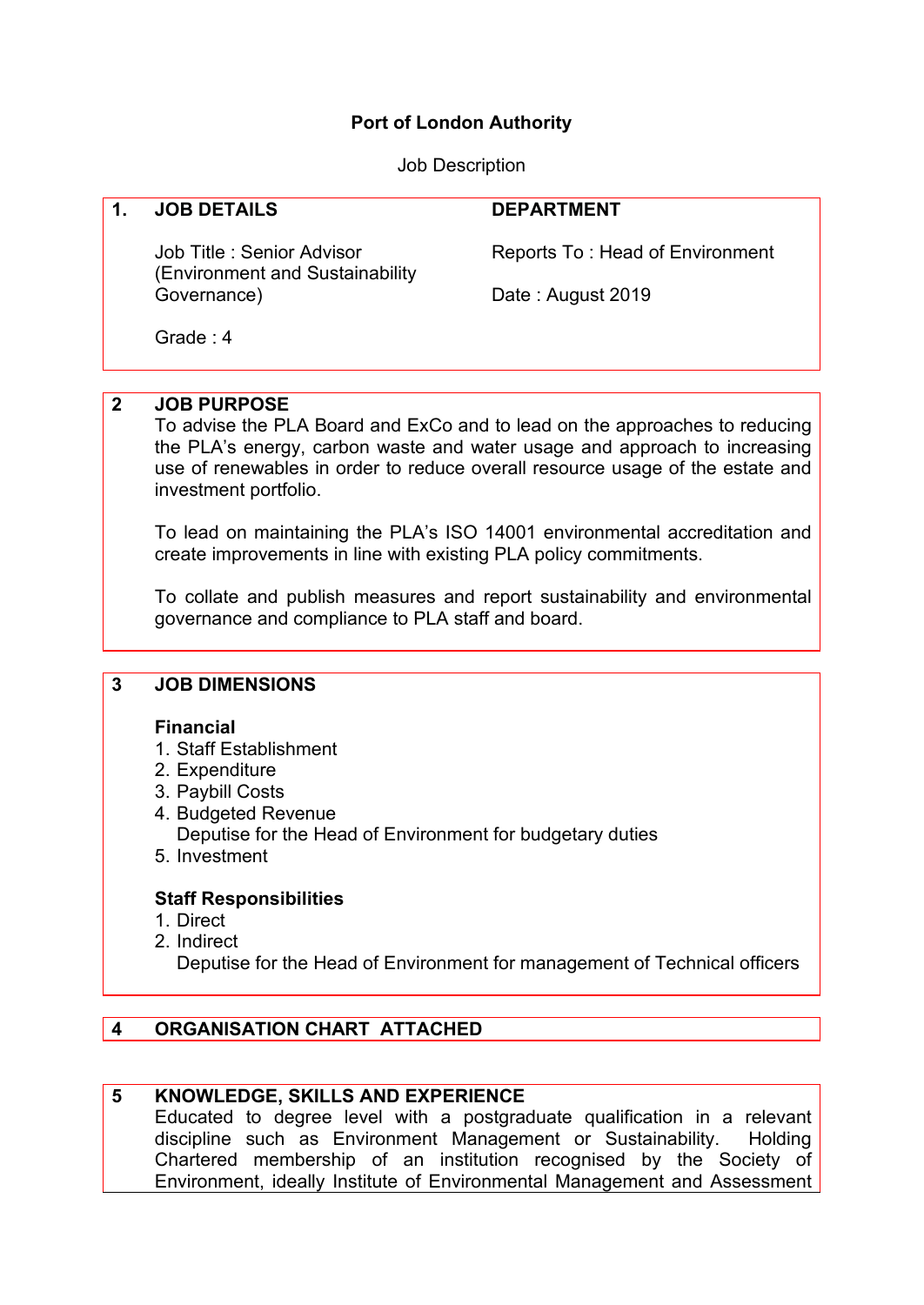(CIEMA) or Institute of Water & Environmental Management (CIWEM) or Institute of Water (CIWater).

At least 4 years experience in leading businesses through ISO 14001(EMS) accreditation and management of environment management systems, including some auditing experience and training.

Thorough experience of collating, manipulating and using the environmental data and sustainability reporting, including knowledge of lifecycle approach in business. Ability to lead on relevant projects

Knowledge of Natural Capital Accounting approach and use of relevant data within reporting and annual accounts.

Excellent communication and influencing skills, with the ability to communicate complex information to both technical and non-specialised audiences.

### **6 KEY ACCOUNTABILITIES**

Lead on the promotion of the PLA's position as an exemplar of environmental best practice, sustainability and management through research, data collection and publication. Influence and network building with stakeholders and peers at a senior level.

Lead on the consideration and implementation of PLA environmental improvements in waste, plastics, sustainability and resource use throughout the PLA's estate and operations, including afloat activities.

To deliver the relevant policies and documentation to maintain ISO 14001(EMS) accreditation and report to the PLA Board on the environmental performance criteria and strategies, including natural capital and resource use.

Develop audit schedules to maintain oversight of the performance and high risk activities for compliance and accreditation. Be personally accountable for the consideration of external assessor and implementation on the board.

Manage and maintain internal committee(s) to engage cross departmental environmental awareness and improved culture, including leading on the continual improvement in the PLA's environmental performance. To lead on the coordination of volunteer and engagement days or activities for staff.

Provide technical support to PLA Departments regarding legal compliance and best practice for environment and sustainability governance and resource use in internal projects and activities including procurement in line with PLA's policy.

Lead and champion environmental improvements through the Investment Plan and within the PLA's estate and in tenanted spaces or offices that the PLA manages under contractual arrangements.

Lead in developing projects and initiatives to ensure the PLA and its contractors are compliant with the relevant environmental and sustainability governance,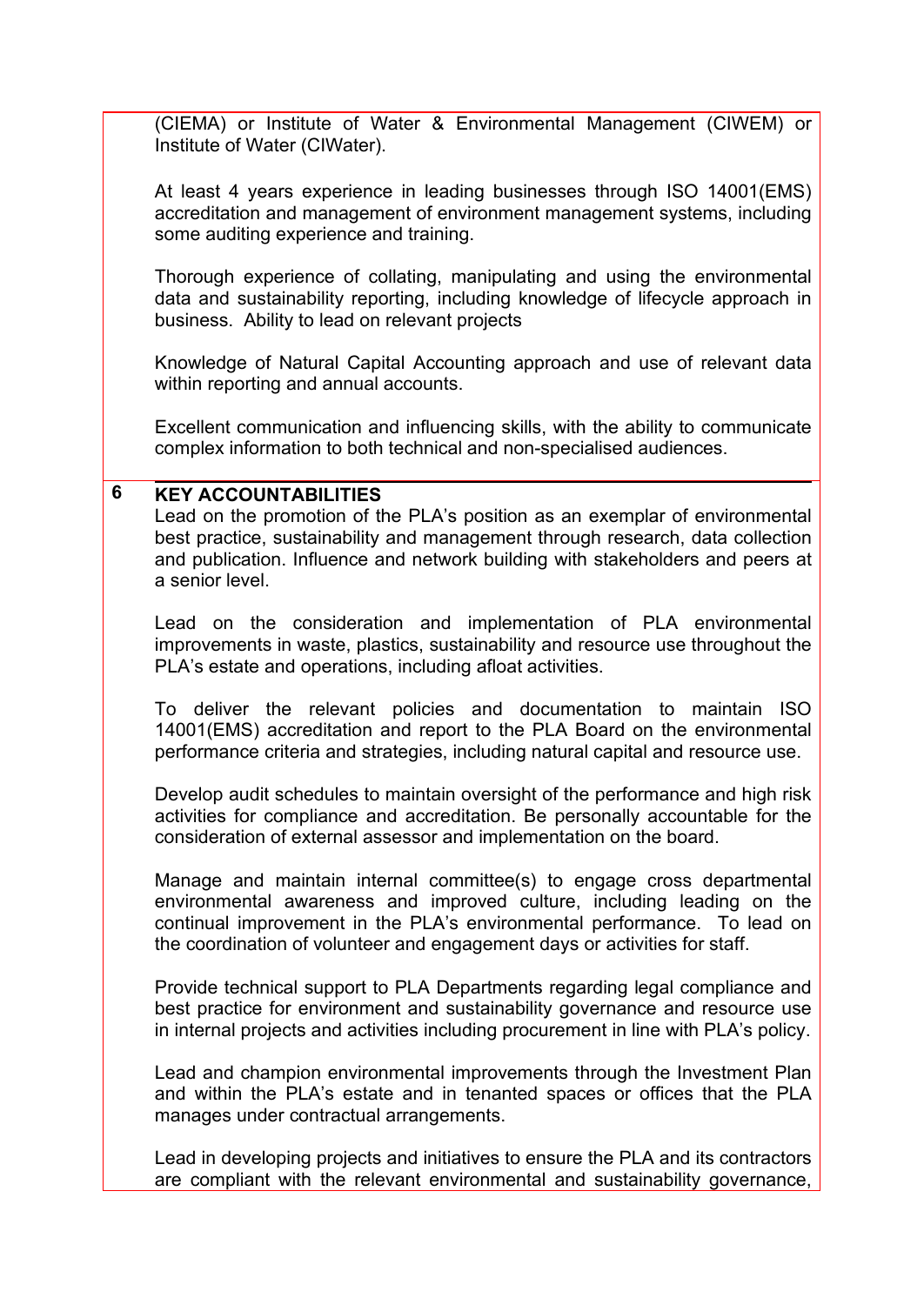performance reporting and government policy.

To lead initiatives to develop the PLA's environmental culture, including reporting of to internal hazard observations, near misses incidents and monitoring in this regard. To assist in advice for PLA's response to external incidents.

To advice internally on relevant legislation and best practice as they affect the PLA's duties, operations and interests.

To develop policies for the PLA and report to the board on performance under stated aims and objectives of those policies.

These duties are neither exclusive nor exhaustive and the postholder may be expected to undertake other duties and responsibilities as directed by the Head of Environment.

### **7 COMMUNICATIONS AND WORKING RELATIONSHIPS**

Advise the PLA and other stakeholders at a senior level on all environment and sustainability matters to ensure that the PLA delivers high quality, costs effective and stakeholder services and regulatory functions.

Report the performance and legal compliance to the board and exco and recommend improvements.

Report performance measures, compliance and statistics to a non technical audience in publications including the Environment Report, news articles and website content for both internal staff, stakeholders and peers.

### **8 DECISION MAKING AUTHORITY**

In line with any delegations authorised by the PLA and commensurate with the nature and grading of the post.

### **9 REPORT PREPARATION**

Correspondence with a wide range of stakeholders at a senior level, including responses to formal consultations.

Formal reports for the PLA of Environmental & Sustainability Governance and performance, best practice and submissions of compliance.

Preparation and presentation of papers for the Board and EXCO on all matters related to Environment & Sustainability Governance, i.e. energy, carbon and waste strategies or policy commitments such as sustainable procurement, greener fuels and renewables.